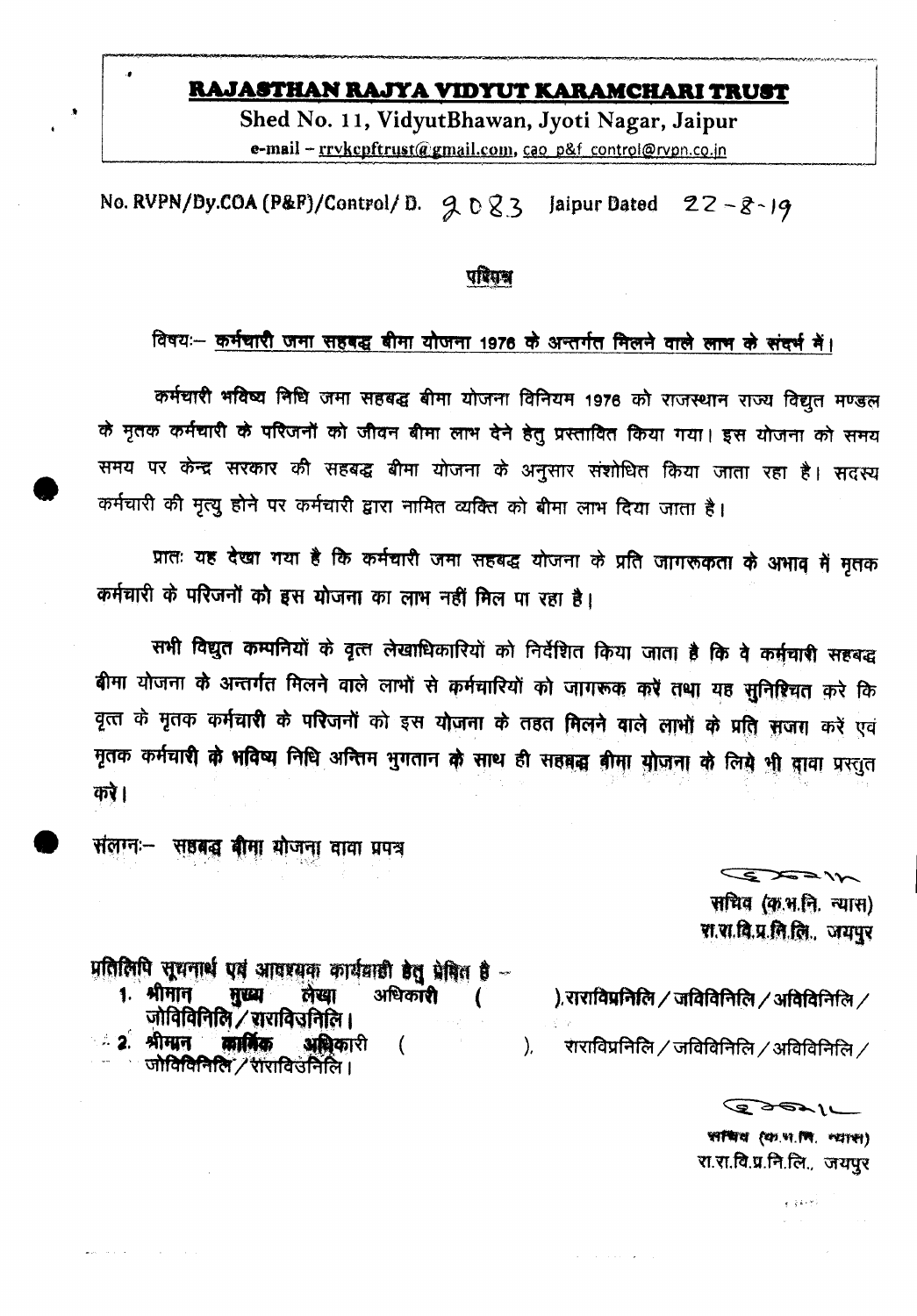### Rajasthan State Electricity Board

The Employees Deposit- Linked Insurance Scheme, 1976

(From to be used by a nominee/ legal heir of the deceased or guardian a dan kanang menerimpakan kemudian kemudian kemudian kemudian mengangkan kemudian kemudian kemudian.<br>Pangkang mengangkan menyakan kemudian pertama mengangkan mengangkan mengangkan mengangkan pertama pengangkan p

of the minor nominee (s)/legal heir under paragraph 12 of this scheme )

(To be submitted in duplicate).

The Secretary (D.L.I.-Trust),

Rajasthan state Electricity Board,

 $\mathcal{L}$  $\ddot{\phantom{a}}$ 

Jalpur.

(Through the Head of the office under whom the deceased was last employed)

I/We, the following being the nominee /Legal Heir/ Guardian of the minor nominee(s) or minor heir of the deceased employee apply for the payment of the Assurance Benent the Employees Deposit Linked Insurance Scheme, 76.

## FOR USE BY THE NOMINEES/LEGAL HEIR OTHER THEN MINOR

| Name and address of the<br>applicant | Sex | Age or<br>year of<br><b>birth</b> | Marital status | Relationship<br>with the<br>deceased | Remark |
|--------------------------------------|-----|-----------------------------------|----------------|--------------------------------------|--------|
|                                      |     |                                   |                |                                      |        |
|                                      |     |                                   |                |                                      |        |

### FOR USE IN RESPEST OF MINOR NOMINEES/HEIR(S)

| Sex<br>Name and<br>address of the<br>applicant |  | Age or<br>year of<br>birth | Name of minor<br>nominee/heir | Sex | Age or<br>year of<br>birth | Relationship<br>with the<br>deceased | Remark |  |
|------------------------------------------------|--|----------------------------|-------------------------------|-----|----------------------------|--------------------------------------|--------|--|
|                                                |  |                            |                               |     |                            |                                      |        |  |
|                                                |  |                            |                               |     |                            |                                      |        |  |
|                                                |  |                            |                               |     |                            |                                      |        |  |